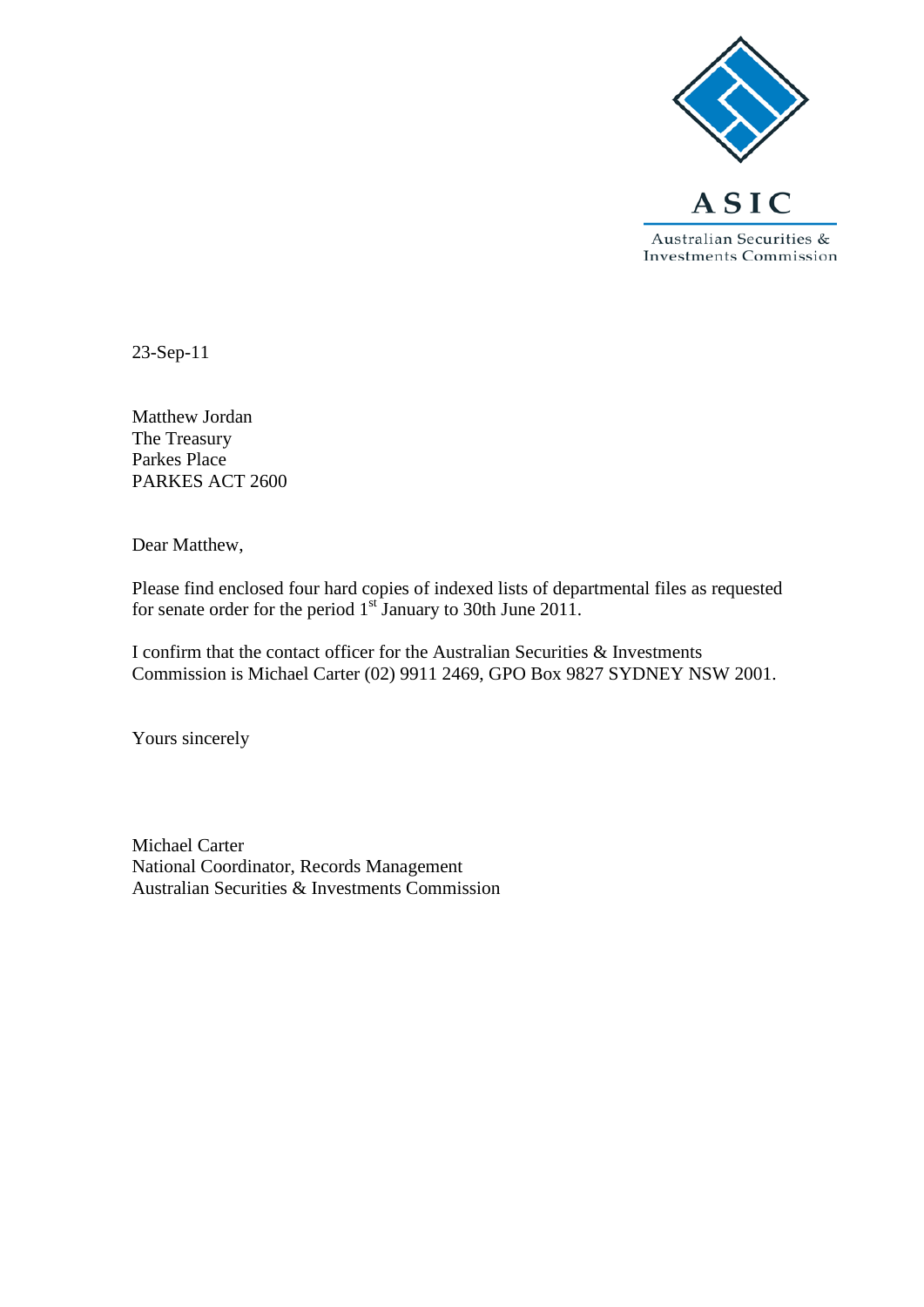

## **SENATE LIST ORDER NO 10**

## **AUSTRALIAN SECURITIES AND INVESTMENTS COMMISSION**

*Indexed File Lists Created between 1st January and 30th June 2011*

| Dates:                                 | 1 <sup>st</sup> January and 30 <sup>th</sup> June 2011             |  |
|----------------------------------------|--------------------------------------------------------------------|--|
| <b>Contact:</b>                        | <b>Michael Carter</b> (02) 9911-2469<br>Michael.Carter@asic.gov.au |  |
| <b>Website Details:</b> Use link below | http:/www.asic.gov.au                                              |  |